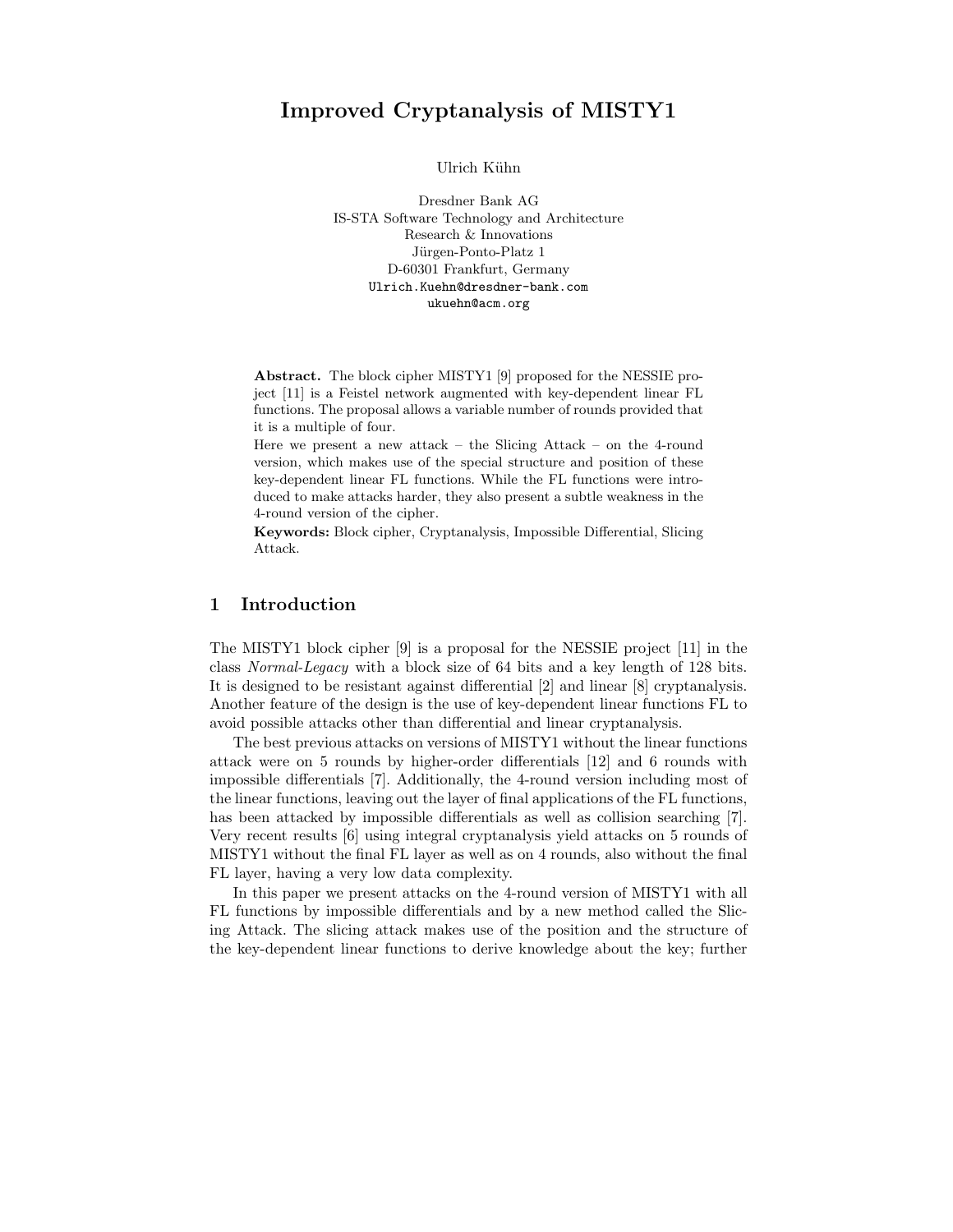key bits can then be found with impossible differentials, or, in the chosen plaintext/ciphertext model, by the meet-in-the-middle technique. Table 1 shows a summary of the attacks.

While the computational effort for the attack using only impossible differentials is very high, the slicing attack is surprisingly efficient; the existence of this attack shows that augmenting the Feistel network with the linear FL functions, which makes some attacks much harder, also introduces a new line of attack that has to be considered a subtle weakness not being present in the underlying Feistel network.

| Rounds         | FL   | Complexity |                 |            | Comments                                                |
|----------------|------|------------|-----------------|------------|---------------------------------------------------------|
|                |      | Time       | Data            | Memory     |                                                         |
| $\overline{5}$ | none | $2^{17}$   | $11 \times 2^7$ |            | $\left[12\right]$                                       |
| 6              | none | $2^{61}$   | $2^{54}$        |            | $[7]$ , Section 4.1                                     |
| 4              | most | $2^{90.4}$ | $2^{23}$        |            | $[7]$ , Section 4.2                                     |
| 4              | most | $2^{62}$   | $2^{38}$        |            | $[7]$ , Section 4.2                                     |
| 4              | most | $2^{89}$   | $2^{20}$        |            | $[7]$ , Section 4.2                                     |
| 4              | most | $2^{76}$   | $2^{28}$        |            | $[7]$ , Section 4.2                                     |
| 4              | most | $2^{27}$   | 25              |            | [6]                                                     |
| 5              | most | $2^{48}$   | $2^{34}$        |            | $\lceil 6 \rceil$                                       |
| 4              | all  | $2^{116}$  | $2^{27.5}$      | $2^{29.5}$ | Impossible diff. (this paper)                           |
| 4              | all  | $2^{45}$   | $2^{22.25}$     | $2^{31.2}$ | Slicing Attack, preprocessing (this paper)              |
| 4              | all  | $2^{81.6}$ | $2^{27.2}$      | $2^{31.2}$ | $\text{Slicing} + \text{impossible diff.}$ (this paper) |
| 4              | all  | $2^{48}$   | $2^{23.25}$     | $2^{33}$   | Slicing Attack in chosen plaintext /                    |
|                |      |            |                 |            | ciphertext model (this paper)                           |

Table 1. Summary of the new and the best previously known attacks on MISTY1. A memory unit is one block of 64 bits. Versions of MISTY1 with "most" FL functions do not have the final FL layer.

This paper is outlined as follows. In Section 2 the MISTY1 design is described, Section 3 presents the attack on 4-round MISTY1 using impossible differentials alone, Section 4 introduces the Slicing Attack, and finally Section 5 draws some conclusions.

### The Structure of MISTY1

The MISTY1 [9] proposal for the NESSIE project [11] is a block cipher with a 64-bit block and a 128-bit key. It consists of a Feistel network augmented by applying key-dependent linear functions FL to the left resp. right half of the data in every second round, starting with the first, and additionally after all the rounds (see left half of Figure 1). While the cipher is proposed with 8 rounds,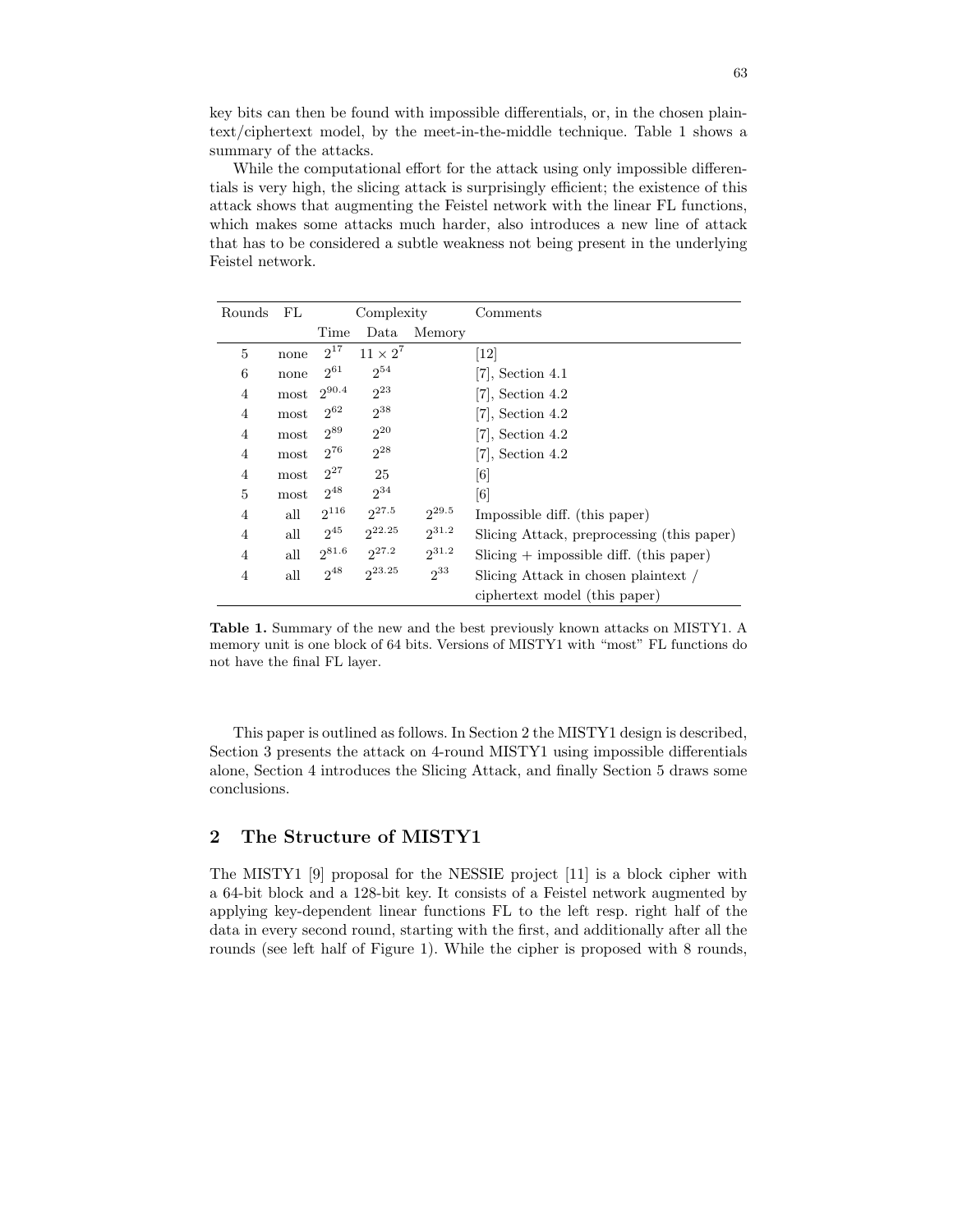the proposal allows a variable number of rounds provided that it is a multiple of four. In this paper we will only consider the 4-round version.

The bijective round function FO is a 3-round network with a structure shown in the right half of Figure 1. This network uses a bijective inner round function FI, which itself is a 3-round network with the same structure, employing two bijective S-boxes S9 and S7, which are 9 bits resp. 7 bits wide; the key to FI is 16 bits wide. The details of the internal structure of FI will be of no further concern in this paper.

The FL function is a linear or affine function for any fixed key; its internal structure is a 2-round Feistel network (see Figure 2) with the round functions being bitwise boolean AND resp. bitwise OR with key material.

The key scheduling takes a 128-bit key consisting of 16-bit values  $K_1, \ldots, K_8$ and, as a first step, computes additional 16-bit values  $K_t' = \mathrm{FI}_{K_{t+1}}(K_t)$ ,  $1 \le t \le$ 8,  $K_9 := K_1$ . It produces three streams of sub-keys  $KO_i = (KO_{i1}, \ldots, KO_{i4}),$  $KI_i = (KI_{i1}, \ldots, KI_{i3}),$  and  $KL_i = (KL_{i1}, KL_{i2})$  as follows (*i* is identified with  $i - 8$  for  $i > 8$ ):

| $ KO_{i1} KO_{i2} KO_{i3} KO_{i4} KI_{i1} KI_{i2} KI_{i3} $ |  |  |  |                                                                                                                                          |
|-------------------------------------------------------------|--|--|--|------------------------------------------------------------------------------------------------------------------------------------------|
|                                                             |  |  |  | $K_i$ $K_{i+2}K_{i+7}K_{i+4}K'_{i+5}K'_{i+1}K'_{i+3}K'_{i+3}$ $K_{\frac{i+1}{2}}$ (odd <i>i</i> ) $K'_{\frac{i+1}{2}+6}$ (odd <i>i</i> ) |
|                                                             |  |  |  | $K'_{\frac{i}{2}+2}$ (even i) $K_{\frac{i}{2}+4}$ (even i)                                                                               |

### 3 Differential Attack on 4-Round MISTY1

The attack given in this section works against the 4-round version of MISTY1 with all FL functions, improving the result of [7] as there the final applications of the FL functions were left out. The attack applies impossible differentials  $[1, 5]$ and uses particular properties of the key scheduling, i.e. the fact that the keys for the final FL functions and the fourth round have some key bits in common.

To be concrete, these sub-keys are  $KO_4 = (K_4, K_6, K_3, K_8)$  and  $KI_4 =$  $(K'_1, K'_5, K'_7)$  for the fourth round's FO resp.  $KL_5 = (K_3, K'_1)$  and  $KL_6 =$  $(K'_5,K_7)$  for the final FLs. The values  $K'_1,\,K'_5,$  and  $K_3$  are used twice.

For the attack we use Property 1 of FO from [7]:

**Property 1.** If the output difference of FO in round i is of the form  $(\beta, \beta)$ with nonzero  $\beta$  from input with difference  $(\alpha_l, \alpha_r)$ , then the input and output differences of FI in the third round are zero; thus the sub-keys  $KO_{i3}$ ,  $KO_{i4}$ , and  $KI_{i3}$  cannot influence the output difference and are consequently of no concern. The inputs to the first FI with difference  $\alpha_l$  yield an output difference  $\alpha_r$  under the keys  $KO_{i1}$  and  $KI_{i1}$ , while the second FI yields output difference  $\beta$  from the inputs with difference  $\alpha_r$  under the keys KO<sub>i2</sub> and KI<sub>i2</sub>.

The attack makes use of the 3-round impossible differential  $(0, \alpha) \stackrel{3R}{\nrightarrow} (0, \beta)$ with nonzero  $\alpha$ ,  $\beta$ ; this impossible differential works for any Feistel network with bijective round functions, even when FL functions are used [7, Section 4.2]. The attack proceeds as follows.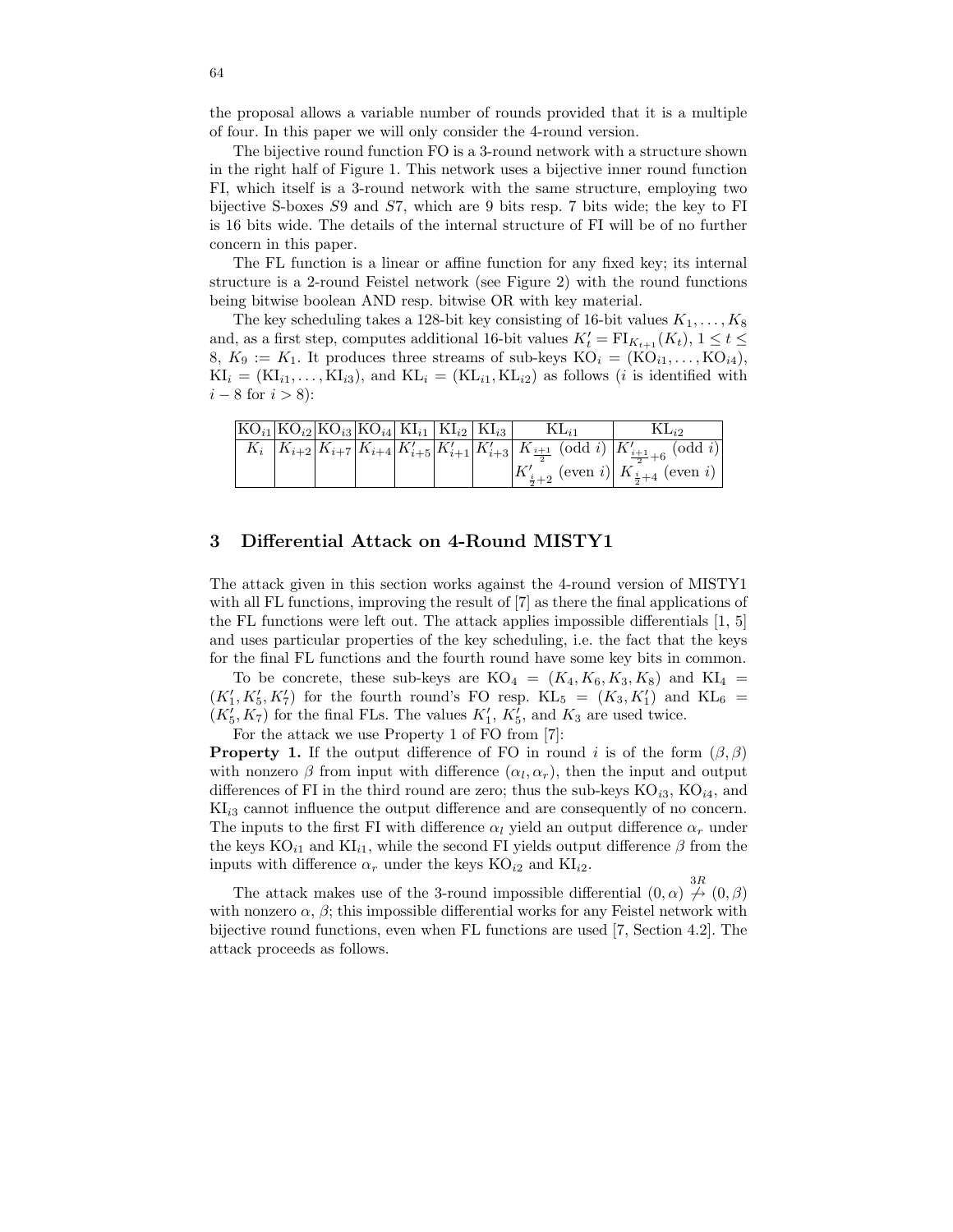MISTY1



Fig. 1. Global structure of MISTY1 with four rounds (left) and structure of outer round functions FO (right).

- 1. Data Collection. Build a structure of  $2^{27.5}$  chosen plaintexts  $P_i = (x, y, a_i, b_i)$ where all the  $(a_i, b_i)$  are different and obtain the corresponding ciphertexts  $C_i = (c_i, d_i, e_i, f_i)$  by encryption under the unknown key.
- 2. Processing. After guessing  $KL_6 = (K_5, K_7)$  and  $KL_5 = (K_3, K_1')$  obtain  $\tilde{C}_i = (\tilde{c}_i, \tilde{d}_i, \tilde{e}_i, \tilde{f}_i)$  by  $(\tilde{c}_i, \tilde{d}_i) = \text{FL}_{\text{KL}_6}^{-1}(c_i, d_i), (\tilde{e}_i, \tilde{f}_i) = \text{FL}_{\text{KL}_5}^{-1}(e_i, f_i)$ , and compute  $w_i = \tilde{e}_i \oplus \tilde{f}_i$ . Every matching pair  $(i, j)$  with  $w_i = w_j$  results in a difference  $\tilde{C}_i \oplus \tilde{C}_j = (\alpha_l, \alpha_r, \delta, \delta)$ . For each such matching pair  $(i, j)$  do the following steps.
	- (Round 1 of FO) Guess the value of  $K_4 = KO_{41}$  ( $K'_1 = KI_{41}$  is already known) and check if

$$
\mathrm{FI}_{K_1'}(\tilde{c}_i \oplus K_4) \oplus \mathrm{FI}_{K_1'}(\tilde{c}_j \oplus K_4) = \tilde{d}_i \oplus \tilde{d}_j,
$$
\n(1)

where  $K_1'$  is known from the guess of KL<sub>5</sub>. Expect a single guess for  $K_4$ to fulfill this condition.

– (Round 2 of FO) Independently, guess the value of  $K_6 = \text{KO}_{42}$  ( $K_5'$  = KI<sup>42</sup> is already known) and check the condition

$$
\mathrm{FI}_{K_5'}(\tilde{d}_i \oplus K_6) \oplus \mathrm{FI}_{K_5'}(\tilde{d}_j \oplus K_6) = \tilde{e}_i \oplus \tilde{e}_j = \tilde{f}_i \oplus \tilde{f}_j,\tag{2}
$$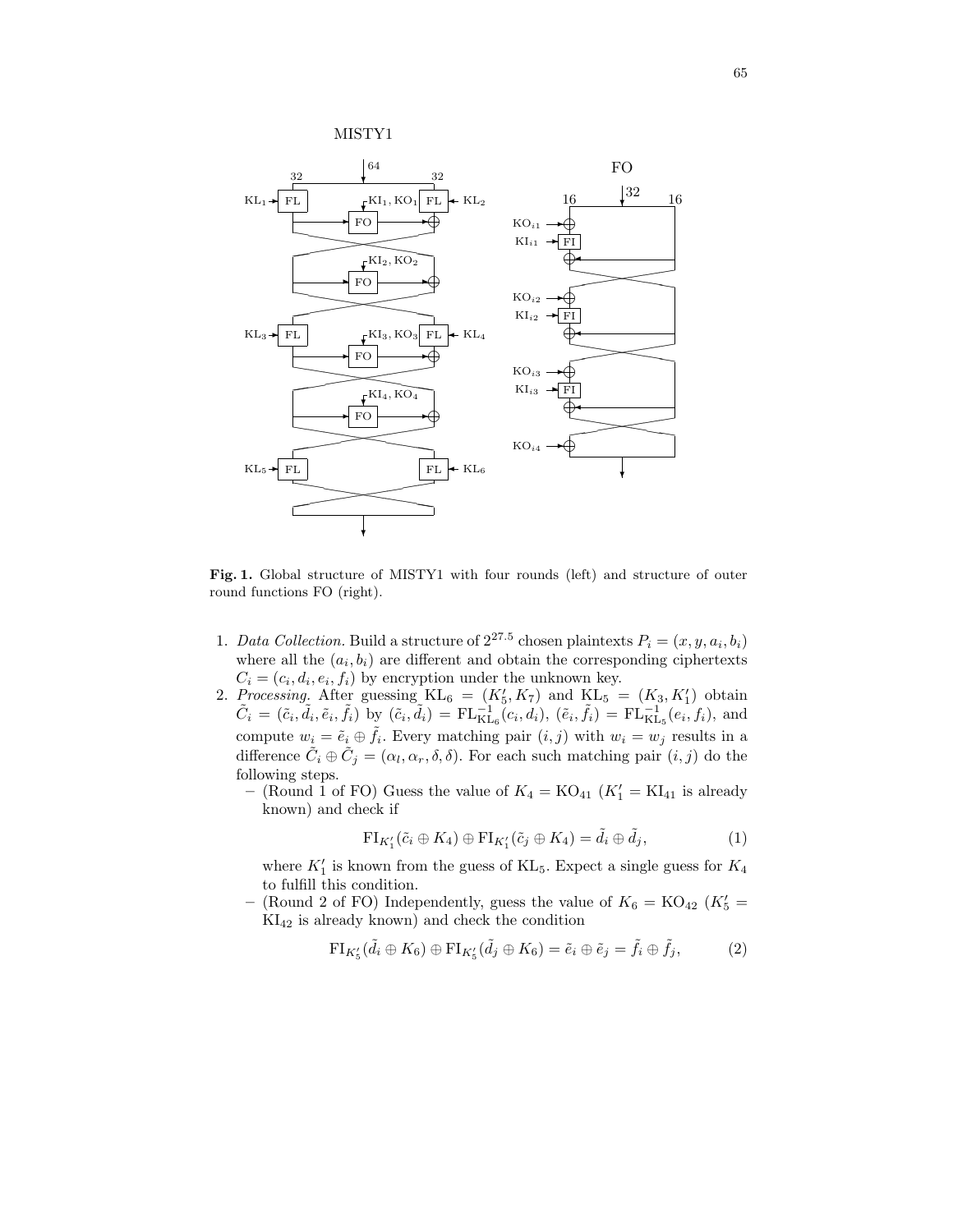where  $K_5'$  is known from the guess of KL<sub>6</sub>. Again, expect a single guess for  $K_6$  fulfilling this condition.

Any values of  $K_4$  and  $K_6$  that satisfy (1) and (2) must be wrong as they would cause the impossible differential to hold. Use a map of  $2^{32}$  bits – which can be reused for each guess of  $KL_5$ ,  $KL_6$  – to mark these wrong guesses of  $(K_4, K_6).$ 

Analysis. First, we determine the work needed for a structure of size  $2^m$  with m to be determined later; note that m is necessarily bounded by  $m \leq 32$  due to the block-size of 64 bits. For each  $C_i$  and all guesses of  $KL_5$  and  $KL_6$  the decryption through  $FL^{-1}$  takes  $2^{32}(1+2^{32}) \approx 2^{64}$  computations of  $FL^{-1}$  so for the structure about  $2^{64+m}$  computations of  $FL^{-1}$  are needed. Checking the conditions on  $K_4$ and  $K_6$  for each matching pair needs work of  $2 \cdot 2 \cdot 2^{16}$  computations of FI.

For the structure we expect about  $\binom{2^m}{2}/2^{16} \approx 2^{2m-17}$  matching pairs for each guess of the 32 bits in KL5. Each matching pair is expected to discard a single wrong guess of 32 bits  $(K_4, K_6)$  for each guess of the 32 bits of  $KL_6$ .

Thus, for the whole structure we expect in total about  $2^{2m-17} \cdot 2^{32} \cdot 2^{32} =$  $2^{2m+47}$  wrong keys of 96 bit to be discarded. Assuming that the wrong keys appear at random with equal probability, finding all wrong keys is the coupon collector's problem [3, 10]. Therefore, with about  $2^{96} \ln(2^{96}) \approx 67 \cdot 2^{96}$  keys of 96 bits being discarded we expect only the right key to remain. Thus,  $m = 27.5$ yielding a structure of size  $2^{27.5}$  is sufficient. As only the right key is expected to remain, the bitmap – which is reused for each guess of  $KL_5$  and  $KL_6$  – is expected to contain only a single unmarked position for the correct guess of  $KL_5$ and  $KL_6$ .

The attack needs a single structure of  $2^{27.5}$  chosen plaintexts,  $2^{64+27.5} = 2^{91.5}$ computations of  $FL^{-1}$ , and  $2^{32} \cdot 2^{32} \cdot 2^{18} \cdot 2^{2 \cdot 27 \cdot 5 - 17} = 2^{120}$  computations of FI, roughly equivalent to  $2^{116}$  encryptions.

As we need to store only the ciphertexts  $C_i$  for the structure, a working copy of all  $\tilde{C}_i$ , and the  $w_i$ , the memory consumption can be bounded by  $2^{28.5}$  blocks of 64 bits each. In the processing step the map of  $2^{32}$  bits to mark wrong guesses of  $(K_4, K_6)$  needs much less memory than the working copy of the ciphertexts.

Remark 1. The reduced number of chosen plaintexts required for this attack in comparison to the attack given in [7, Section 4.2] (which did not include the final FL functions) is due to the fact that here the use of one single structure allows to make efficient use of the plaintexts; this technique can also be applied to [7, Section 4.2] with a significant reduction in the plaintext requirements.

Remark 2. While the chosen plaintext requirements as well as the memory consumption are well in reach of today's attackers, the work factor makes the attack only an academic possibility. But nevertheless, it is much faster than guessing the 128-bit key by brute force.

Experimental results. This attack has been in part verified experimentally. All key words except  $K_6$  (used as  $KO_{42}$ ) and  $K_7$  (second half of  $KL_6$ ) were assumed to be known, thus reducing the work factor involved and also reducing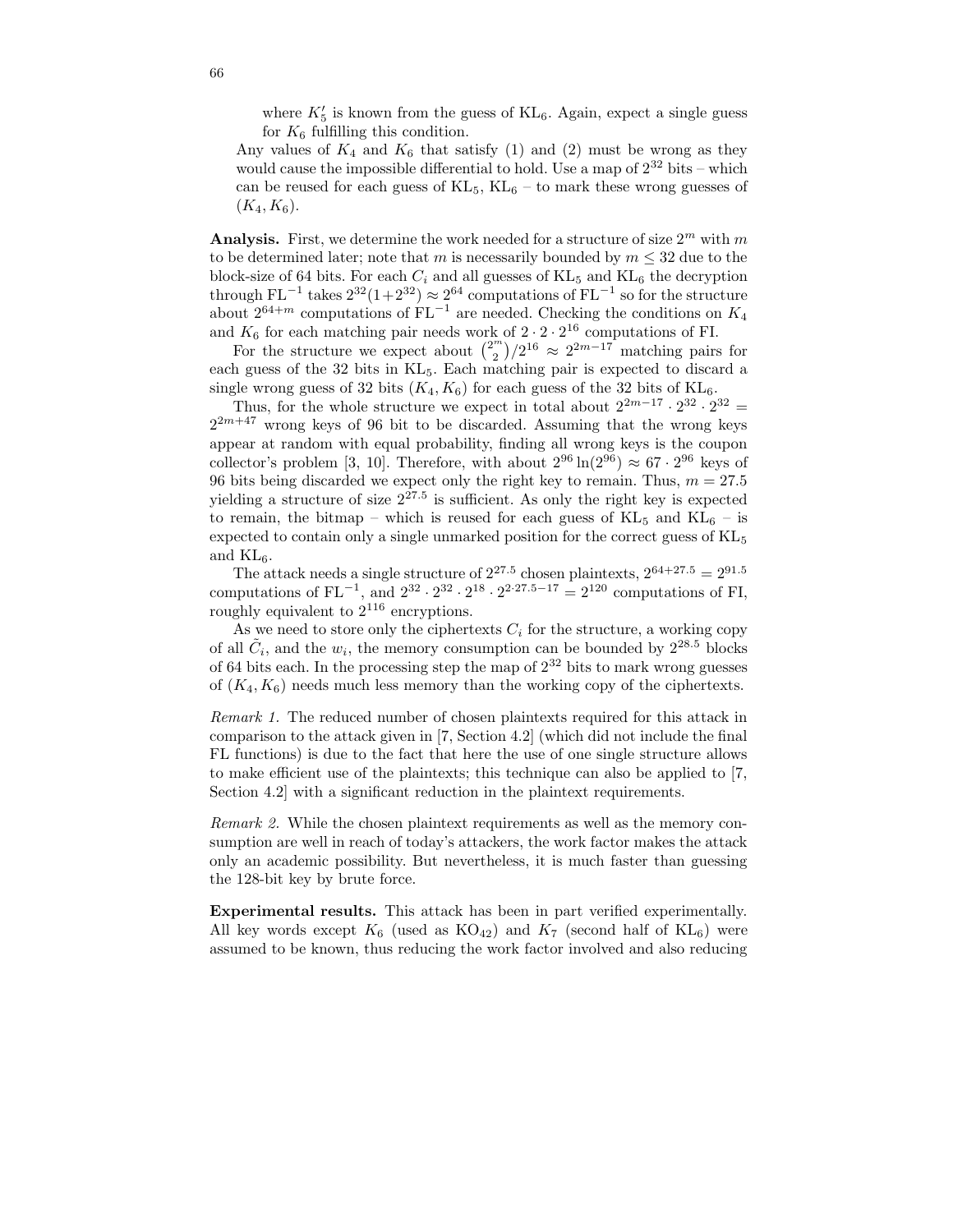

Fig. 2. Structure of FL (left), ∩ denotes the bitwise AND operation,  $\cup$  the bitwise OR operation. When looking only at differential behavior, the structure on the right results (note the changed operation in the second round).

the map to  $2^{16}$  bits. Due to memory constraints only  $N = 5 \cdot 2^{23}$  chosen plaintexts were used; due to time constraints only 511 passes with wrong values of  $K_7$  in addition to the correct value of  $K_7$  have been tested.

Assume now a pass with a fixed guess for  $K_7$ . As  $K_4$  is known and thus fixed, we expect only a fraction of  $2^{-16}$  of the pairs to fulfill (1), thus we expect about  $M = \frac{N(N-1)}{2}$  $\frac{2^{N-1}}{2} \cdot 2^{-16} \cdot 2^{-16} = 204800$  pairs to have output XOR  $(\beta, \beta)$  and to fulfill (1); each of these pairs is expected to remove one guess of  $K_6$  from the map. With  $r = M/2^{16}$  we expect  $2^{16} \exp(-r) \approx 2880$  candidates for  $K_6$  to remain unmarked in the map (see [10, Theorem 4.18] for this instance of the occupancy problem).

The observed mean of removed guesses for  $K_6$  (including collisions) in the experiments was 204759, the mean of remaining candidates for  $K_6$  was 2883, thus matching the theory very accurately. The correct  $K_6$  was still in the map when using the correct value of  $K_7$ . For each guess of  $K_7$  about 80 minutes of CPU-time were needed on a PC with Pentium III (800MHz), 256 MBytes of RAM plus 512 MBytes of swap space; about 640 MBytes of memory were used.

### 4 The Slicing Attack on 4-Round MISTY1

In this section a new kind of attack is presented that makes essential use of presence, position and structure of the key-dependent FL functions. This attack bypasses the components of the cipher that provide the provable security against differential and linear cryptanalysis.

#### 4.1 Differential Properties of the FL Function

The FL function is a linear (or affine) function for any fixed key. It consists of a 2-round Feistel network with the round function being a bitwise AND resp. OR operation with the key bits (see Figure 2).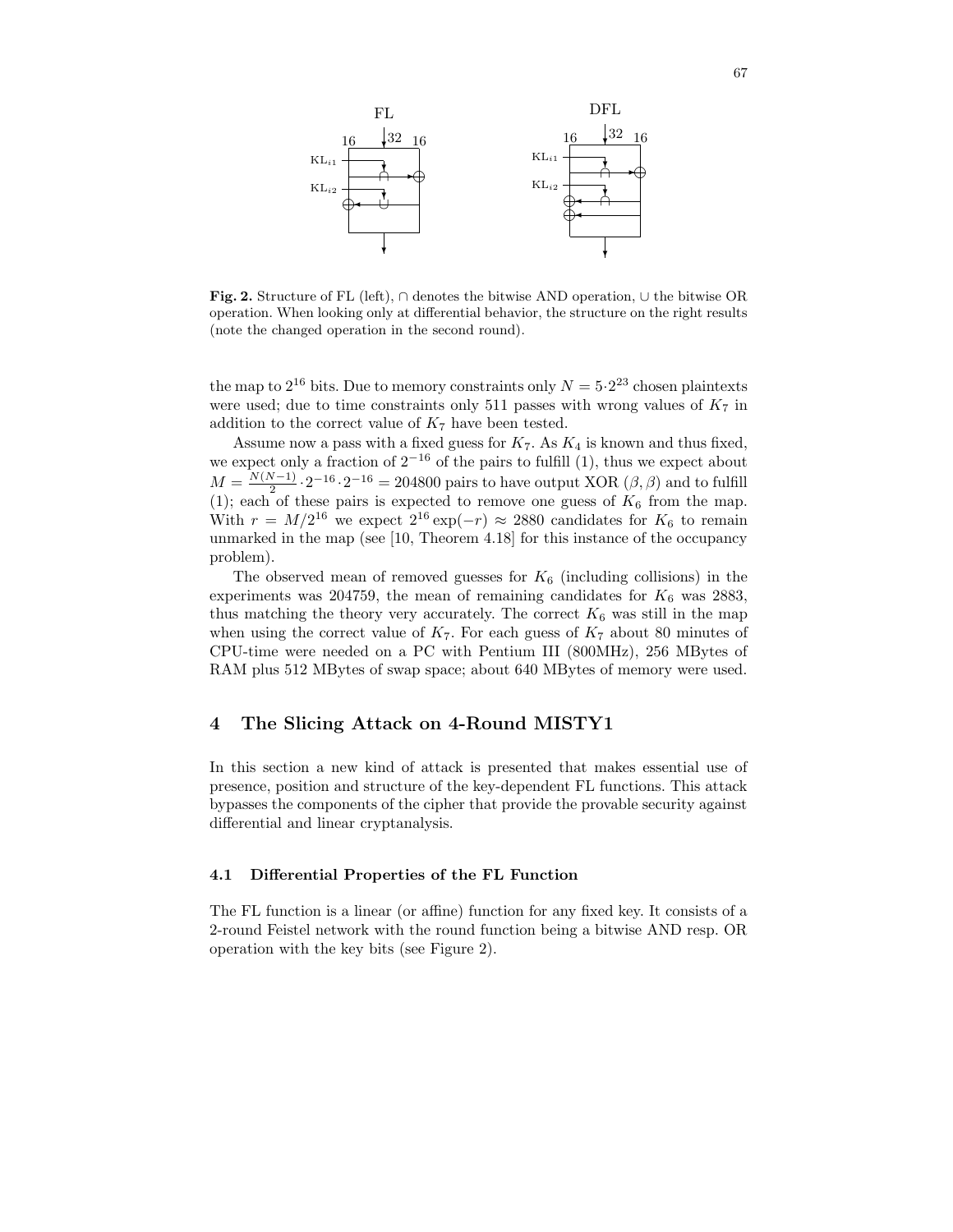**Notation.** Denote bit i of a value a by  $a[i]$  counting the bits from LSB to MSB starting with 0.

As only bitwise operations without any shifts or other means of diffusion are involved, FL basically consists of 16 parallel versions of a cipher with a 2-bit block. Let  $(a, b)$  be the input and  $(c, d)$  be the output of FL with 16-bit values a, b, c, d. Then block i consists of the bits  $(a[i], b[i])$  and  $(c[i], d[i])$ .

In the following the round functions are analysed algebraically in order to obtain a closed description for the differential behavior of FL. Let k denote a key bit and  $x$  an input. Then the round functions are as follows:

$$
x \cap k := xk
$$

$$
x \cup k := x \oplus k \oplus xk.
$$

Now let  $x^*$  denote a second input and let  $x' = x \oplus x^*$ ; then the differential behavior of these operations is as follows:

$$
(x \cap k) \oplus (x^* \cap k) = xk \oplus x^*k = x'k
$$
  

$$
(x \cup k) \oplus (x^* \cup k) = (x \oplus k \oplus xk) \oplus (x^* \oplus k \oplus x^*k) = x' \oplus x'k.
$$

Therefore, for differences the FL function has the effective description given on the right hand side of Figure 2. Call this function DFL.

#### 4.2 Slicing 4-Round MISTY1

The attack in the previous section employed the 3-round impossible differential  $(0, \alpha) \nrightarrow (0, \beta)$ . Any sub-key for the last round (including the FL functions that follow) that yields the output difference of the impossible differential must be wrong. This is used to discard all the wrong keys.

Another view on this situation is as follows. It focuses on the changes to the nonzero difference in the half of the data that is the right half of the input. This is shown in Figure 3. The input difference in the right half is  $\alpha \neq 0$ , causing an nonzero output difference  $\alpha'$  of the FL function in round 1. The first round's FO has a zero output difference, so no further change occurs here. The difference is modified again in round 3 by an FL function  $(\alpha'' \neq 0)$  and by XOR with the output difference  $\gamma$  of FO, yielding  $\delta'$ . Finally, it is modified through the output transformation by FL yielding a difference  $\delta$  in the left half of the ciphertext. This is shown in the right part of Figure 3.

The output difference  $\gamma$  of FO in round 3 must be nonzero, as can be seen as follows. The input difference of the FO in round 2 is  $\alpha' \neq 0$ , so  $\beta' \neq 0$ , as FO is bijective. Therefore, in round 3, the input to FO is also nonzero, thus causing  $\gamma \neq 0.$ 

It should be noted that the difference of concern here – right half of plaintext difference, left half of ciphertext difference – is changed only by the keys to FL with the single exception of the XOR with the difference  $\gamma$  in round 3.

Therefore, any set of keys  $(KL_2, KL_4, KL_6)$  to a stack of three instances of DFL that yields  $\delta$  from  $\alpha$  implies that  $\gamma = 0$ , thus it must be wrong. The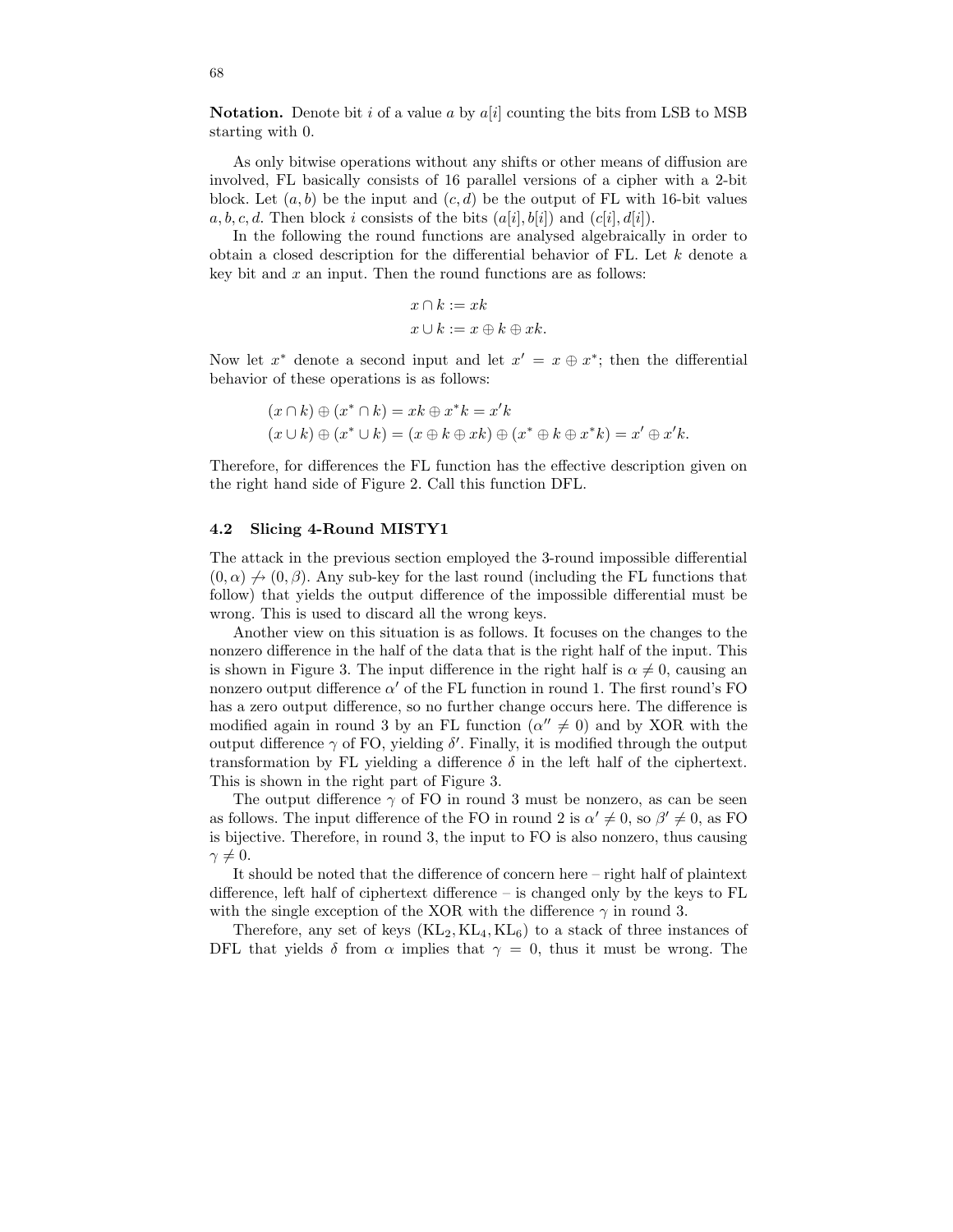

Fig. 3. Slicing MISTY1. The differential path of the data from the right half of the input to the left half of the output is shown on the right side. The difference  $\gamma$  is known to be nonzero.

result is that we are dealing only with a slice of 4-round MISTY1. Note that this property does not hold for the underlying Feistel network without the keydependent linear functions and that an extension to more rounds seems not to work.

Definition 1. The slice of three instances of DFL consists of 16 parallel instances of the same key-dependent function. Denote it by F, indexed by the 6-bit key k, i.e.  $F_k: \{0,1\}^2 \to \{0,1\}^2$ . The blocks are located in the same places as for FL.

In the following some properties of  $F$  are shown that will subsequently be used for the attack.

**Lemma 1.** Depending on the key,  $F$  realises one of six different bijective functions. Thus F has six classes of equivalent keys. There are four classes with 11 keys and two with 10 keys.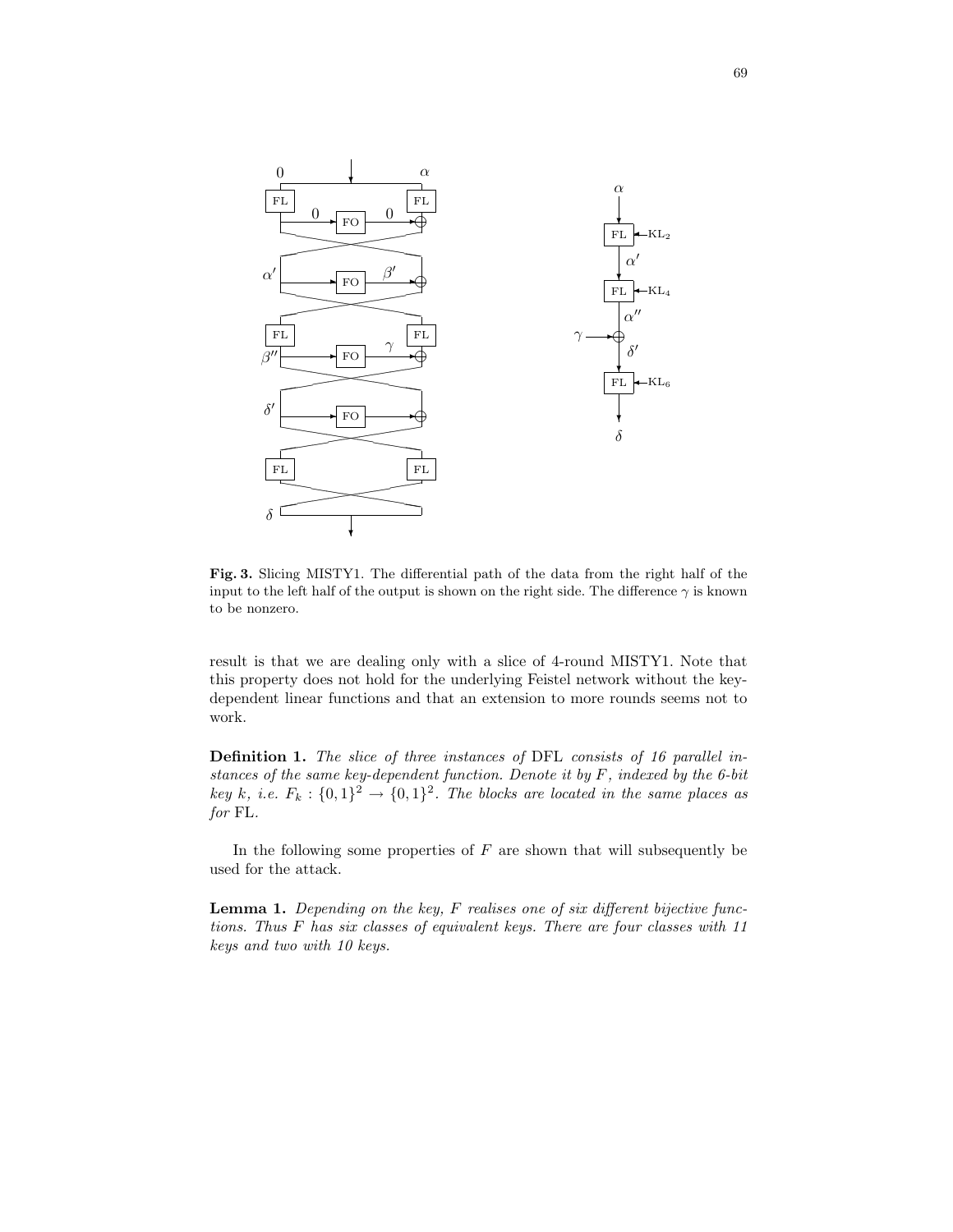*Proof.* From the structure of F it is clear that F is a bijective function, therefore  $F_k(a) \neq 0$  for nonzero a. As the input and output of F are differences, it follows that  $F_k(0) = 0$  for any k. On the remaining three inputs F realises a permutation, of which there are  $3! = 6$  different. Checking all 64 possible keys gives the number of keys per class showing that all of these functions are indeed realised.  $\Box$ 

**Notation.** Let  $\mathcal{K}_1, \ldots, \mathcal{K}_6$  denote the six classes of equivalent keys for F and  $\mathcal{F}_i$  denote the function realised by any of the keys in  $\mathcal{K}_i$  for  $i \in \{1, \ldots, 6\}$ .

**Proposition 1.** For any nonzero a, b there are exactly two  $i \in \{1, \ldots, 6\}$  such that  $\mathcal{F}_i(a) = b$  holds.

#### 4.3 Attacking the Slice

As a consequence of these classes of equivalent keys it should be clear that the best one can hope for is to find a vector of 16 functions that never implies the output difference of the third round's FO being zero. Further conditions to distinguish right vs. wrong keys must come from the key scheduling or other means besides the slicing attack (see Section 4.4).

**Definition 2.** Let  $\alpha = (\alpha_l, \alpha_r)$  be the input to the slice of three DFL functions and  $\delta = (\delta_l, \delta_r)$  its output. As both  $\alpha$  and  $\delta$  come from plaintext resp. ciphertext differences, still call this a pair and denote it as  $\alpha \to \delta$ . A vector  $(f_{15}, \ldots, f_0) \in$  $\{\mathcal{F}_1,\ldots,\mathcal{F}_6\}^{16}$  is called valid for  $\alpha \to \delta$  if for each  $i \in \{0,\ldots,15\}$  the 2-bit block  $(\alpha_l[i], \alpha_r[i])$  is mapped to  $(\delta_l[i], \delta_r[i])$  by  $f_i$ .

As one cannot distinguish between functions with a zero input and output, any pair that causes a zero input / output to any of the 16 parallel instances of F cannot be used. Such a pair is called a bad pair whereas a pair with only nonzero input and output blocks for each of the  $16$  instances of  $F$  is called a good pair.

From Proposition 1 it follows that each good pair has  $2^{16}$  valid vectors of functions while there are  $6^{16} \approx 2^{41.4}$  vectors in total. With  $2^{41.4}/2^{16} = 2^{25.4}$ good pairs there are 2 <sup>41</sup>.<sup>4</sup> valid vectors. Assuming that the valid vectors appear at random with equal probability, this is the coupon collector's problem [3, 10] Therefore, with about  $2^{41.4} \ln(2^{41.4}) \approx 2^{46.2}$  valid vectors from about  $2^{30.2}$  good pairs all valid vectors are expected to be found. As it is known that an invalid vector exists, this one is expected be be singled out.

The chance that a random pair is a good pair is about  $(9/16)^{16} \approx 2^{-13.3}$ . Therefore about  $2^{43.5}$  pairs are needed which can be gained from about  $2^{22.25}$ chosen plaintexts.

Now we are ready to state the actual Slicing Attack:

1. Data Collection. Build a structure of  $2^{22.25}$  plaintexts  $P_i = (r, s, t_i, u_i)$  with constant  $(r, s)$  and  $(t_i, u_i)$  being arbitrary but all different; obtain the ciphertexts  $C_i = (v_i, w_i, x_i, y_i)$  encrypted under the unknown key.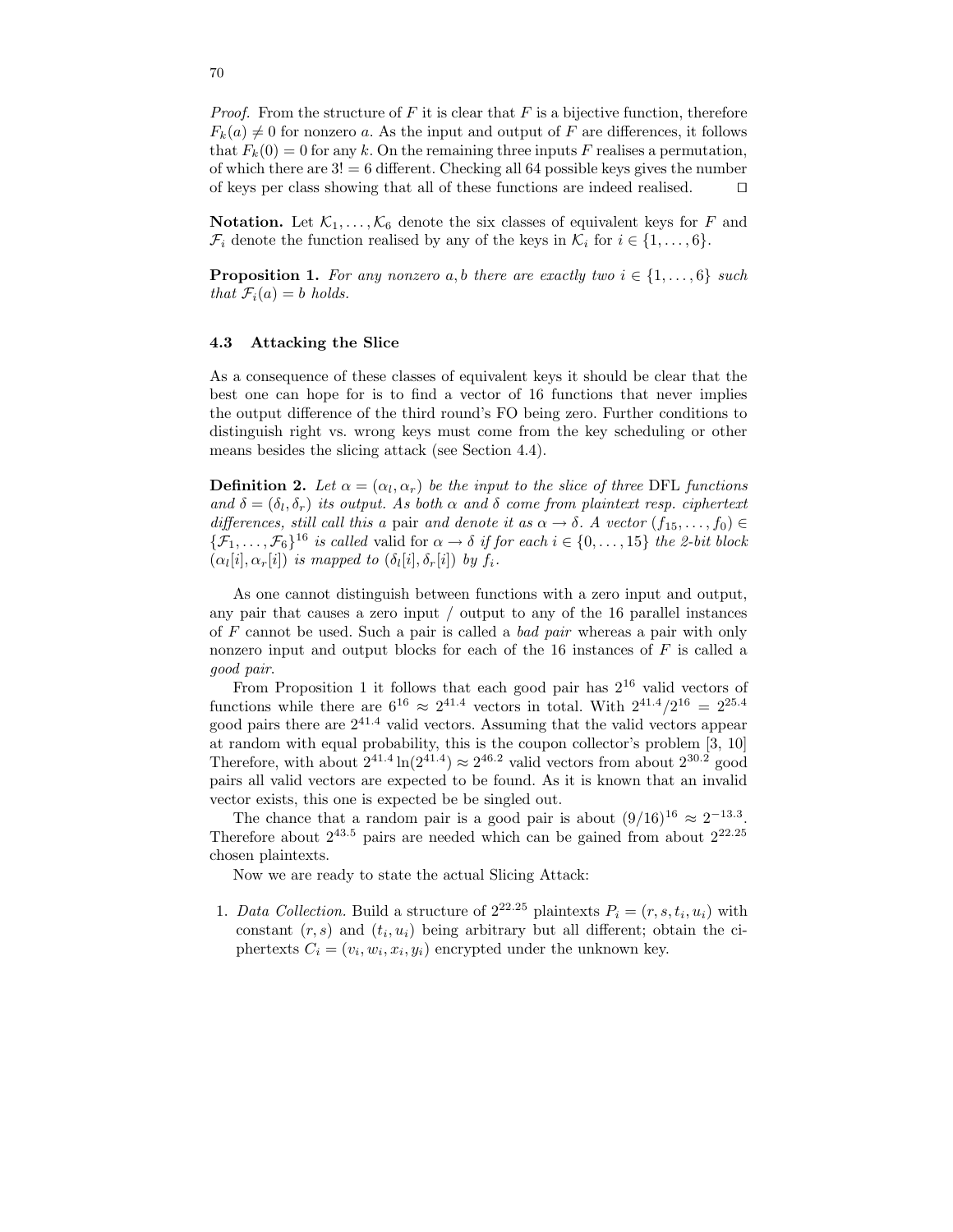- 2. Filtering. For each pair  $(i, j)$ ,  $i < j$ , check if  $\alpha = (\alpha_l, \alpha_r) = (t_i \oplus t_j, u_i \oplus u_j)$ ,  $\delta = (\delta_l, \delta_r) = (v_i \oplus v_j, w_i \oplus w_j)$  form a good pair, i.e.  $(\alpha_l[m], \alpha_r[m]) \neq 0$ ,  $(\delta_l[m], \delta_r[m]) \neq 0$  for all  $0 \leq m \leq 15$ . For all good pairs store  $(\alpha, \delta)$  in a table T.
- 3. Processing, Outer Loop. For each of the  $6^6$  assignments of  $(f_5, \ldots, f_0)$  do the following. First, select all those good pairs  $\alpha \to \delta$  such that  $(f_5, \ldots, f_0)$ is valid for the corresponding six blocks; store the selected good pairs in a table  $T'$ .
	- Initialise a bit map B of  $6^{10} < 2^{26}$  bits, then execute the inner loop:
		- $-$  Processing, Inner Loop. For all good pairs in  $T'$  set the bits in  $B$  that correspond to the valid vectors  $(f_{15}, \ldots, f_6)$  for the rightmost 10 blocks. Finding these can be done by using a preprocessed table to get the possibilities for each of the 10 blocks.

After all pairs in  $T'$  are processed check which bits in  $B$  are still cleared. These correspond to possibly invalid vectors.

**Analysis.** The filtering is expected to keep  $\binom{2^{22.25}}{2}$  $\binom{2^{12.2}}{2}$ /2<sup>13.3</sup>  $\approx$  2<sup>30.2</sup> good pairs, thus from the discussion above it is clear that the algorithm is expected to single out one invalid vector  $(f_{15}, \ldots, f_0)$ .

As by Proposition 1 exactly 2 out of 6 functions are valid for each given input and output of a 2 bit block the chance that a good pair in  $T$  is included in  $T'$  is about  $\left(\frac{1}{3}\right)^6 \approx 2^{-9.5}$ . Therefore T' is expected to have a size of  $2^{30.2}/2^{9.5} < 2^{21}$ .

The total running time consists of three components: first, the time for filtering, second, the time for constructing table  $T'$  in step 3, and, third, the time spent in the inner loop.

The filtering takes  $2^{43.5}$  checks to find the good pairs. The building of  $T'$  is done  $6^6$  times where each time about  $2^{30.2}$  checks have to be done (a check can be done with look-up tables, taking only constant time). This step thus takes a total of roughly  $2^{46}$  checks.

Each execution of the inner loop sets about  $2^{10} \cdot 2^{21} = 2^{31}$  bits, so the total time spent here in all iterations of step 3 is roughly  $6^6 \cdot 2^{31} \approx 2^{47}$  elementary operations like computing indices plus setting bits in the bitmap etc.

This sums up to running time roughly equivalent to  $2^{45}$  encryptions. The memory consumption can be bounded by the size of the plaintexts and ciphertexts, the tables  $T$  and  $T'$ , and the bitmap in the inner loop, totaling to about  $2^{31.2}$  blocks.

Remark 3. While the slicing attack does not directly reveal key bits, it gains knowledge about the class of equivalent keys of the real key  $(KL_2, KL_4, KL_6)$ . This class contains at most  $11^{16} \approx 2^{55.4}$  keys. Comparing this to the initial set of 2 <sup>96</sup> keys shows a gain in knowledge of about 40 bits.

Remark 4. When also considering the key scheduling, the real key is  $(K'_3, K_5)$ ,  $(K'_4, K_6)$ ,  $(K'_5, K_7)$  with  $K'_5 = \mathrm{FI}_{K_6}(K_5)$ , so that the real entropy is only 80 bits. But for the keys in the equivalence class the same 16-bit condition holds, so that about  $2^{40}$  keys are expected to remain. This is also a gain in knowledge about the key of about 40 bits.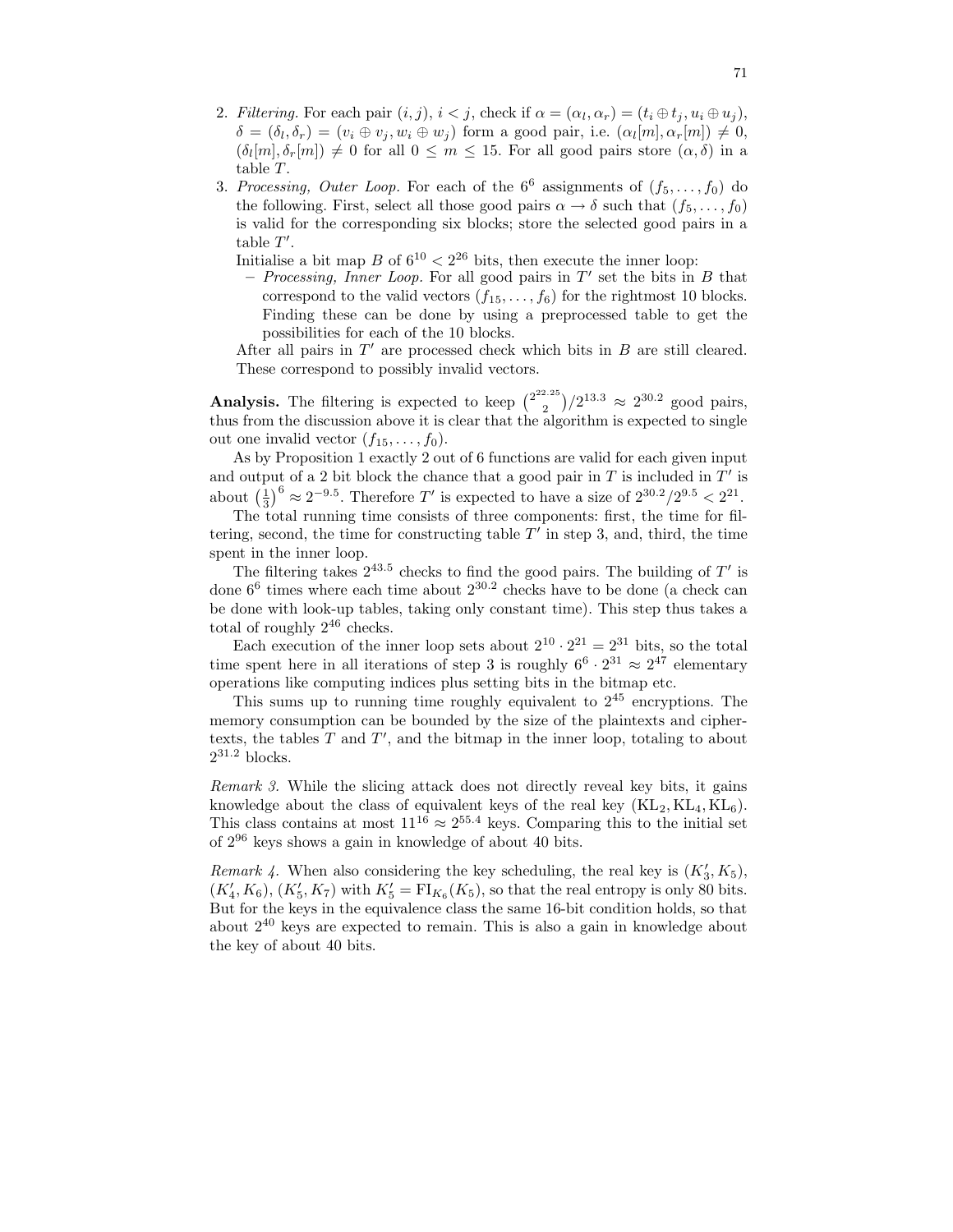#### 4.4 Finding the Real Key Bits

When using the knowledge gained in the slicing attack in a subsequent step of analysis the work factor of the slicing attack is only involved as additive work to what follows.

A simple way is brute force, namely enumeration of the about 2 <sup>40</sup> keys in the equivalence class and guessing the remaining 48 key-bits, requiring expected  $\frac{1}{2}2^{88}$ encryptions, about 2 known plaintexts / ciphertexts and de facto no memory.

Better methods are given below. One uses impossible differentials in the usual chosen plaintext model of attack, the other uses the chosen plaintext/ciphertext model to efficiently find the complete key.

Improving the impossible differential attack. The differential attack of Section 3 can be improved significantly by using the information from the slicing attack; this is faster than the brute force method at the cost of more chosen plaintexts. It makes use of the fact that only 16 key-bits  $(K'_1$  in  $KL_5$ ) have to be guessed in addition to enumerating the about  $2^{40}$  keys in the equivalence class.

The attack proceeds as follows after having knowledge about the correct equivalence class, again using Property 1 of FO and the 3-round impossible differential  $(0, \alpha) \nrightarrow (0, \beta)$  (see Section 3).

- 1. Data Collection. Build a structure of  $2^m$  plaintexts  $P_i = (x, y, a_i, b_i)$  with constant x, y and random but different  $(a_i, b_i)$  and obtain the corresponding ciphertexts  $C_i = (c_i, d_i, e_i, f_i)$ . The number m is determined later in the analysis to be  $m = 27.2$ .
- 2. Enumerate the Keys. The keys in the equivalence class can be enumerated by stepping through all  $2^{32}$  assignments of  $K'_{5}$  and  $K_{6}$ ; then set  $K_{5} = \mathrm{FI}_{K_{6}}^{-1}(K'_{5})$ and enumerate all possible assignments of  $K'_3$ ,  $K'_4$ , and  $K_7$  by considering separately each 2-bit block using a precomputed table. For each assignment compute  $K_4 = \mathrm{FI}_{K_5}^{-1}(K_4')$  and  $K_3 = \mathrm{FI}_{K_4}^{-1}(K_3').$

For each 16-bit value for  $K'_1$  set  $KL_5 = (K_3, K'_1)$ ,  $KL_6 = (K'_5, K_7)$  and do the following step:

(a) Find wrong keys. For all ciphertexts  $C_i$  compute  $(\tilde{e}_i, \tilde{f}_i) = \mathrm{FL}_{\mathrm{KL}_5}^{-1}(e_i, f_i)$ ,  $(\tilde{c}_i, \tilde{d}_i) = \mathrm{FL}_{\mathrm{KL}_6}^{-1}(c_i, d_i)$ , and build two lists

$$
u_i = \tilde{e}_i \oplus \tilde{f}_i
$$
  

$$
w_i = (\mathrm{FI}_{K'_1}(K_4 \oplus \tilde{c}_i) \oplus \tilde{d}_i, \mathrm{FI}_{K'_5}(K_6 \oplus \tilde{d}_i) \oplus \tilde{e}_i).
$$

If for any i, j there is a match  $u_i = u_j$  and  $w_i = w_j$ , go to the next guess of the keys, otherwise keep the guessed keys. The rest of the key bits, i.e.  $K_2$ and  $K_8$ , can be found by brute force and inverting the key schedule (to find  $K_1$ ).

Analysis. The outer loop for the enumeration of the keys in the equivalence class has  $2^{32}$  iterations with a single application of  $FI^{-1}$  taking place. For each assignment of  $K_5'$  and  $K_6$  about  $2^8$  values are expected to be found for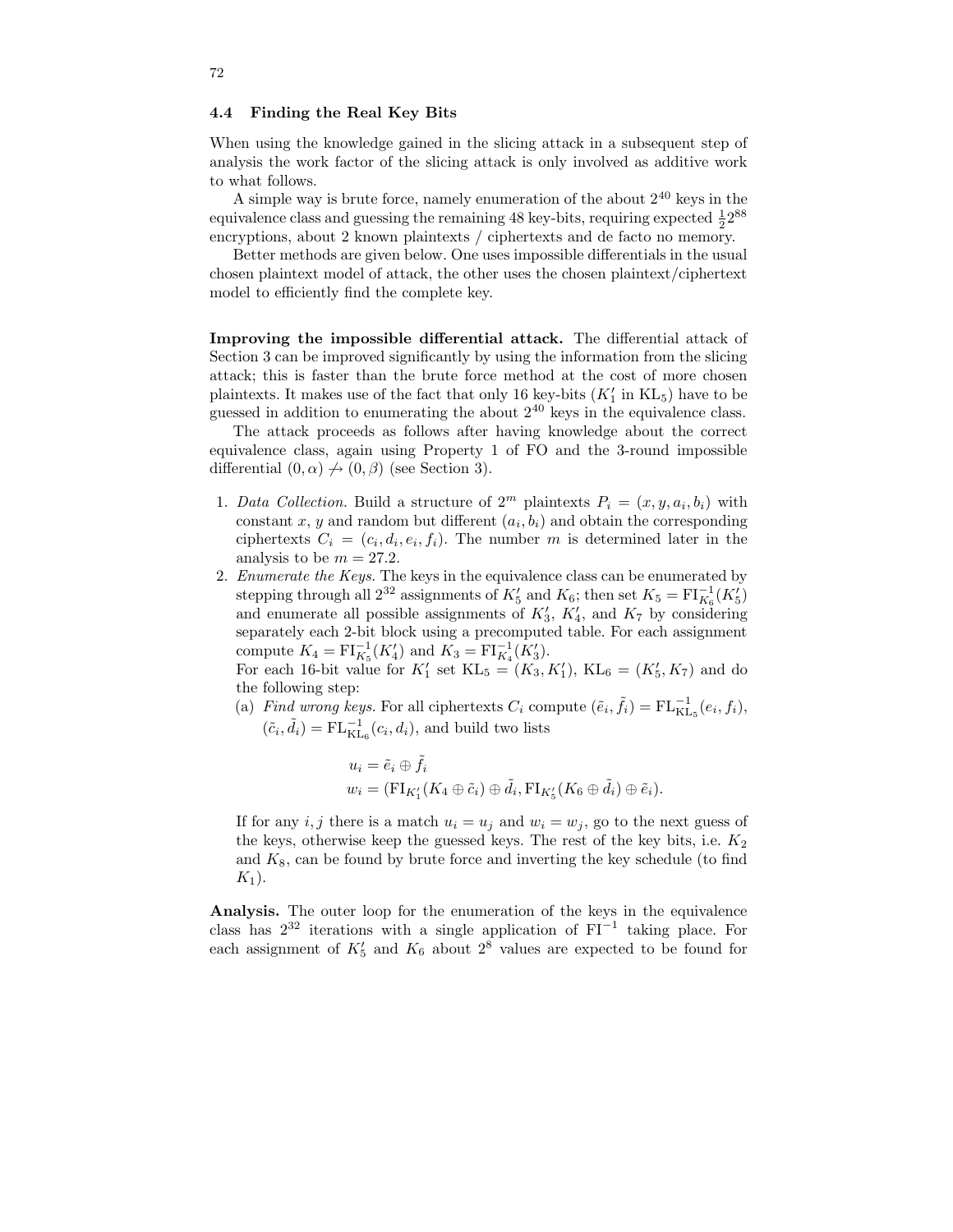$(K_3^\prime, K_4^\prime, K_7).$  While for some functions and fixed key-bits no suitable keys exist, this is not a problem because these events can be found efficiently with the precomputed table.

The costs here are  $2^{32}$  computations of  $FI^{-1}$  and some table operations which is much less than the enumeration of all about  $2^{40}$  keys. For each of these keys two FI<sup>-1</sup> computations take place; in total this is about  $2^{32} + 2 \cdot 2^{40} \approx 2^{41}$ computations of  $\text{FI}^{-1}$ , independent of the size  $2^m$  of the structure.

It is easy to see that a pair  $(i, j)$  with  $u_i = u_j$  yields a symmetric difference  $(\beta, \beta)$ . Each pair  $(i, j)$  with  $u_i = u_j$  and additionally  $w_i = w_j$  fulfills the two conditions

$$
\mathrm{FI}_{K'_1}(K_4 \oplus \tilde{c}_i) \oplus \mathrm{FI}_{K'_1}(K_4 \oplus \tilde{c}_j) = \tilde{d}_i \oplus \tilde{d}_j \quad \text{(first round of FO)}
$$
\n
$$
\mathrm{FI}_{K'_5}(K_6 \oplus \tilde{d}_i) \oplus \mathrm{FI}_{K'_5}(K_6 \oplus \tilde{d}_j) = \tilde{e}_i \oplus \tilde{e}_j \quad \text{(second round of FO)},
$$

thus fulfilling Property 1 of FO. Therefore this guess of the key must be wrong and is discarded; a correct key never fulfills these conditions. This ensures the correctness of the algorithm.

Per guessed key about  $2 \cdot 2^m$  applications of  $FL^{-1}$  and the same number of applications of FI are done, for all key guesses (about 2 <sup>40</sup> from the equivalence class times  $2^{16}$  from  $K_1'$ ) in total about  $2^{57+m}$  applications of  $FL^{-1}$  and  $2^{57+m}$ applications of FI.

For each pair  $(i, j)$  there is a chance of about  $2^{-16}$  to fulfill  $u_i = u_j$  and a chance of about  $2^{-32}$  to fulfill  $w_i = w_j$ , thus a chance of  $2^{-48}$  to discard a key of 56 bits. Modeling the keys discarded by each pair as random and assuming an equal probability, we expect about  $2^{56}2^{-48} = 2^8$  keys being discarded by any pair. The task of discarding all wrong keys is the coupon collector's problem [3, 10. Therefore, with about  $2^{56} \ln(2^{56}) \approx 2^{61.3}$  keys discarded by about  $2^{61.3}/2^8 =$  $2^{53.3}$  pairs only the right key is expected to remain. This implies a choice of  $m = 27.2$  and a structure of  $2^{27.2}$  chosen plaintexts.

The work needed sums up to  $2^{41}$  applications of  $FI^{-1}$ ,  $2 \cdot 2^{83.2}$  applications of  $FL^{-1}$ , and  $2^{84.2}$  applications of FI. This is roughly equivalent to about  $2^{81.6}$ encryptions.

The memory consumption can be bounded by the number of ciphertexts, a working copy for decryptions by  $FL^{-1}$ , and the tables for the  $u_i$  and  $w_i$ . This sums to roughly  $2^{29.2}$  blocks which is less than needed for the slicing attack.

Attack in the chosen plaintext / ciphertext model. In this model the slicing attack can also be used to find an equivalence class for the sub-keys  $KL_1 = (K_1, K'_7), KL_3 = (K_2, K'_8),$  and  $KL_5 = (K_3, K'_1)$  with chosen ciphertext queries; call this the *backward slice* and denote its equivalence class by  $\mathcal{K}_b$  in contrast to the *forward slice* with class  $\mathcal{K}_f$  of the chosen plaintext attack.

This preprocessing steps together take  $2 \cdot 2^{45}$  work,  $2^{22.25}$  chosen plaintexts queries,  $2^{22.25}$  chosen ciphertext queries and  $2^{31.2}$  blocks of memory. Note that adaptiveness of the queries is not necessary here.

Now we use the fact that  $K_3$  in KL<sub>5</sub> can be computed from  $K'_3$ ,  $K'_4$ , and  $K_5$  from the forward slice; a similar property holds for  $K_7$ . This can be used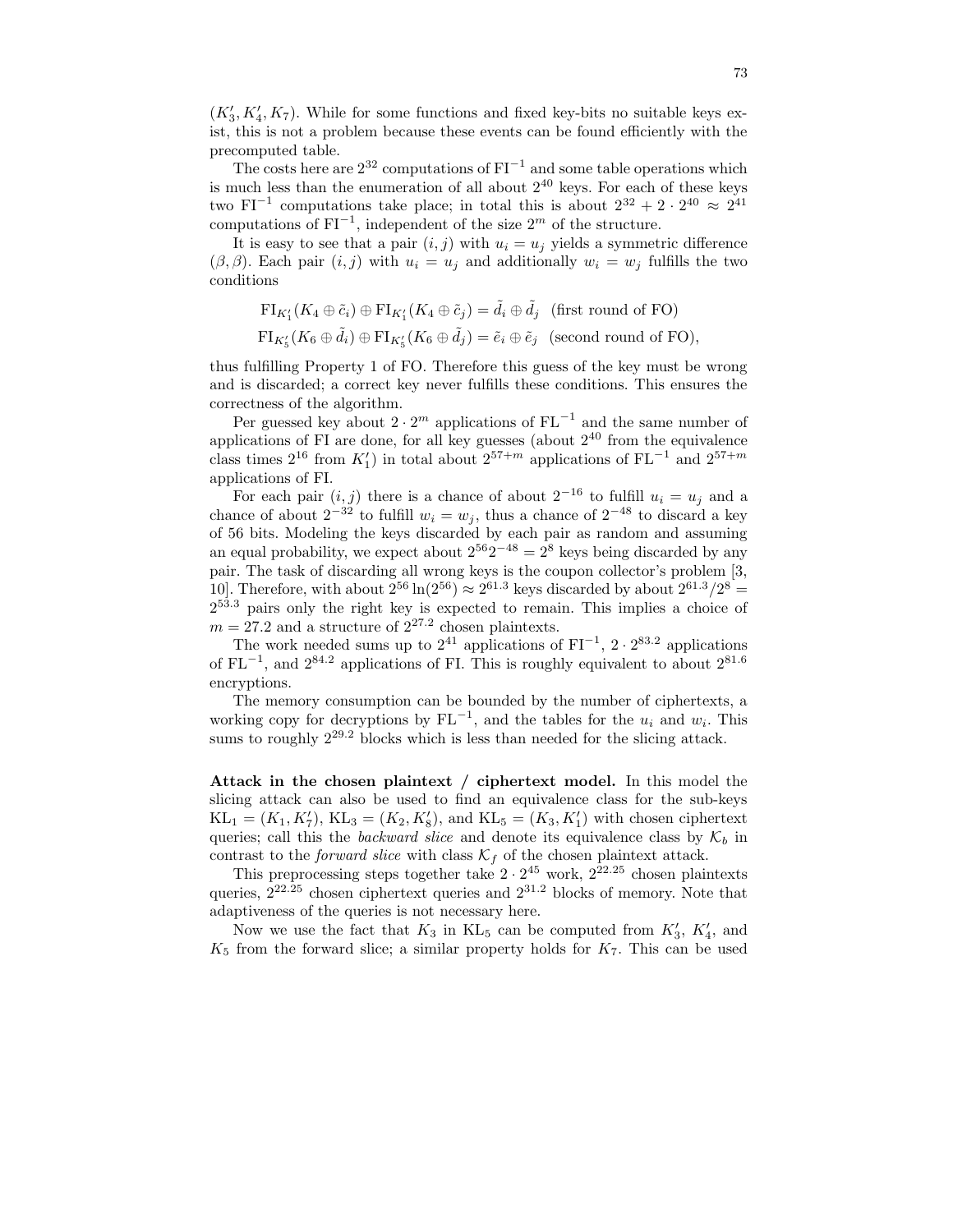with the meet-in-the-middle technique parametrised by  $0 \le N \le 16$  to allow a time/memory tradeoff:

- 1. Global Loop. Step through all values for the highest N bits of  $K_6$ .
	- (a) *Enumerate forward slice.* Step through all values of the lower  $16-N$  bits of  $K_6$  and the 16 bits of  $K'_5$ ; compute  $K_5 = \mathrm{FI}_{K_6}^{-1}(K'_5)$ . Enumerate all values for  $K'_3$ ,  $K'_4$ ,  $K_7$  that are in  $\mathcal{K}_f$  for the fixed sub-key values using a precomputed table. Compute  $K_4 = \mathrm{FI}_{K_5}^{-1}(K_4')$ , and  $K_3 = \mathrm{FI}_{K_4}^{-1}(K_3')$ . Store the 128 bits  $K_3$ ,  $K'_3$ ,  $K_4$ ,  $K'_4$ ,  $K_5$ ,  $K'_5$ ,  $K_6$ ,  $K_7$  in a hash table T indexed by  $(K_3, K_7)$  allowing later to retrieve all entries with the same index.
	- (b) Enumerate backward slice. For all values of  $K'_1$  and  $K_2$  compute  $K_1$  =  $\text{FI}_{K_2}^{-1}(K_1')$  and enumerate the values for  $K_8', K_7',$  and  $K_3$  in  $\mathcal{K}_b$ , again using a precomputed table. For each of these also compute  $K_8 = \mathrm{FI}_{K_1}^{-1}(K_8'),$  $K_7 = \mathrm{FI}_{K_8}^{-1}(K_7').$ 
		- i. Check the keys. Retrieve all entries with the same  $(K_3, K_7)$  from the hash table T. Complete the key scheduling and do one or if necessary two trial encryptions to check whether it is the correct key.

Analysis. First look at the steps (a) and (b) that are executed inside the global loop. Step (a) is expected to enumerate about  $2^{40}/2^N = 2^{40-N}$  sub-key values while performing about  $2^{16-N} \cdot 2^{16} + 2 \cdot 2^{40-N}$  computations of  $FI^{-1}$  (like in the analysis above there might be values for  $K_5'$  such that no valid sub-keys are found, but the total work to find these is much less than the enumeration of all the  $2^{40-N}$  sub-keys). The expected size of T is  $2^{40-N}$  values à 128 bits which is  $2^{41-N}$  blocks.

Step (b) is enumerating the about  $2^{40}$  keys in  $\mathcal{K}_b$  with about  $2^{32} + 2 \cdot 2^{40}$ computations of  $FI^{-1}$ . In T we expect to find  $2^{40} \cdot 2^{40-N} \cdot 2^{-32} = 2^{48-N}$  matches, therefore the completion of the key schedule and the trial encryption is expected to be done about  $2^{48-N}$  times.

In total, taking the global loop into account, the time needed is about  $2^{41-N+N} + 2^{41+N} = 2^{41} + 2^{41+N}$  computations of FI<sup>-1</sup> roughly equivalent to about  $2^{39} + 2^{39+N}$  encryptions. The full cipher is expected to be run about  $2^N \cdot 2^{48-N} = 2^{48}$  times.

With  $N = 10$  we can efficiently reuse the memory used in the slicing attack, needing about  $1.5 \cdot 2^{49}$  work and  $2^{31}$  memory, With  $N = 8$  the time is dominated by the  $2^{48}$  trial encryptions with a memory requirement of  $2^{33}$  blocks.

#### 4.5 MISTY variants and the Slicing Attack

As the slicing attack allows to attack the 4-round version of MISTY1 very efficiently, one might ask whether this attack applies also to the MISTY1 variant KASUMI [4] which is used in 3rd generation cellular phones. In comparison to MISTY1 the FO and FI functions are modified and, more important here, the FL functions – with bit-rotations added in the round function – are moved to be part of KASUMI's round function. As KASUMI is a plain 8-round Feistel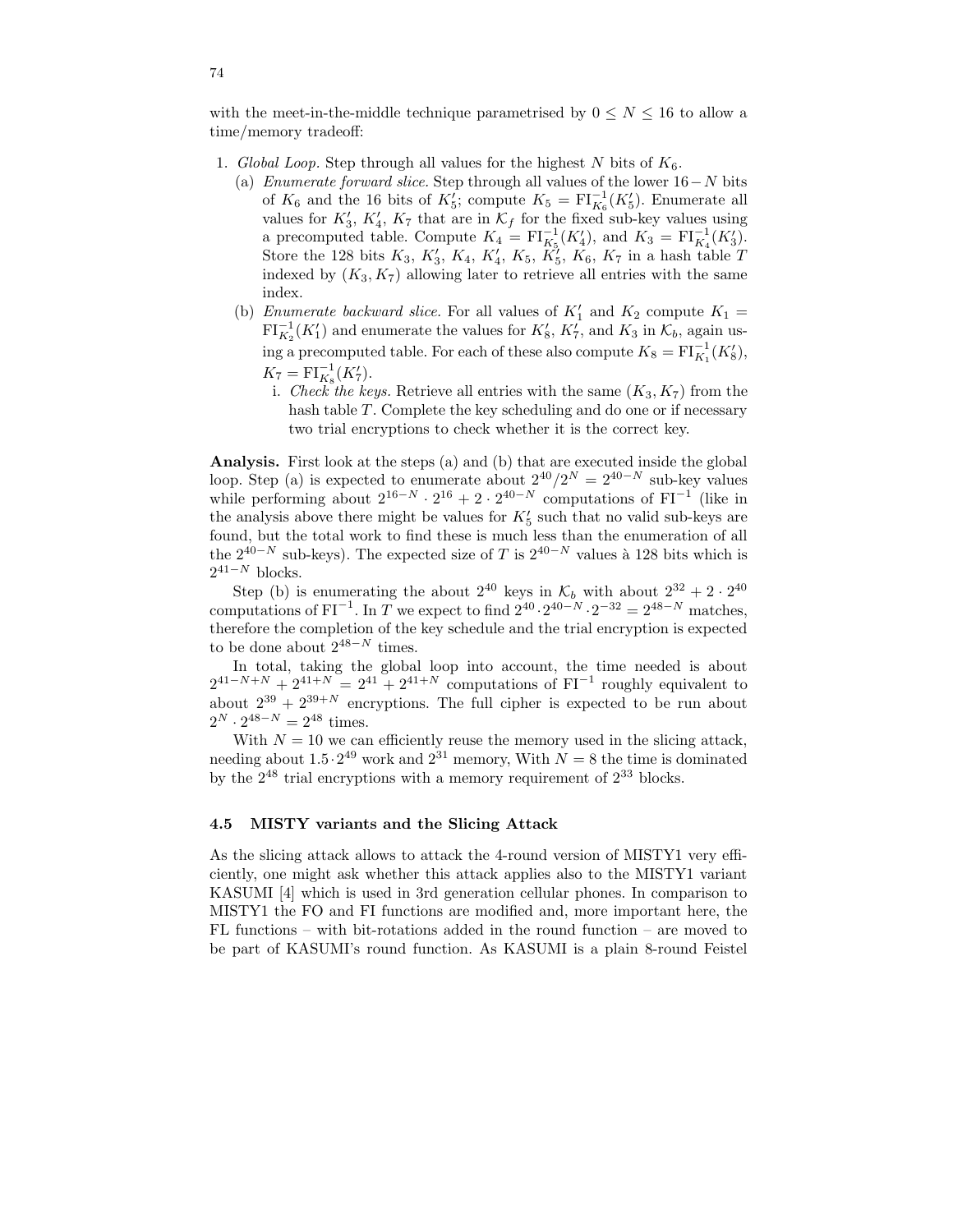network with no key-dependent operations being performed outside the round function, the slicing attack does not apply.

In MISTY1 the slicing attack is possible because of the position of the FL functions; avoiding this requires to move the FL functions. The attack is also efficient because it is easy to determine all keys resp. vectors of parallel functions in the slice that map an input XOR to an output XOR. To prevent the slicing attack it would thus be necessary to add a new design criterion besides those given in [9]. A possible fix might be adding bit-rotations to FL's round functions (like in KASUMI's FL) to avoid the parallelism, but whether this prevents the attack is left to future research. On the other hand the slicing attack seems to work only for the 4-round version of MISTY1, thus using more than 4 rounds should prevent this attack.

### 5 Conclusion

While for the impossible differential attack on the 4-round version of MISTY1 presented in this paper the chosen plaintext requirements and the memory consumption are certainly in range of today's attackers, the high work factor involved does not threaten the cipher.

On the other hand the slicing attack is made possible by the position and structure of the FL functions. It shows that augmenting the Feistel network with key-dependent functions can introduce subtle weaknesses that are not present in the Feistel network itself; one special feature is that the slicing attack completely bypasses the components that provide the provable security of the cipher. Furthermore, this is surprisingly efficient, it is clearly in range of today's possibilities.

While the MISTY1 proposal allows any multiple of four as the number of rounds, the results in this paper show that the 4-round version should be avoided, thus leaving the recommended number of 8 rounds as a minimum.

The author would like to thank David Wagner for helpful discussions and for suggesting the use of the chosen plaintext / ciphertext model. Thanks are also due to the anonymous referees of the 2nd NESSIE workshop and FSE 2002 whose comments helped to improve the paper.

### References

- [1] E. Biham, A. Biryukov, and A. Shamir. Miss in the middle attacks on IDEA and Khufu. In L. Knudsen, editor, Fast Software Encryption, 6th international Workshop, volume 1636 of Lecture Notes in Computer Science, pages 124–138, Rome, Italy, 1999. Springer-Verlag.
- [2] E. Biham and A. Shamir. Differential Cryptanalysis of the Data Encryption Standard. Springer Verlag, Berlin, 1993.
- [3] K. L. Chung. Elementary Probability Theory with Stochastic Processes. Springer Verlag, 1979.